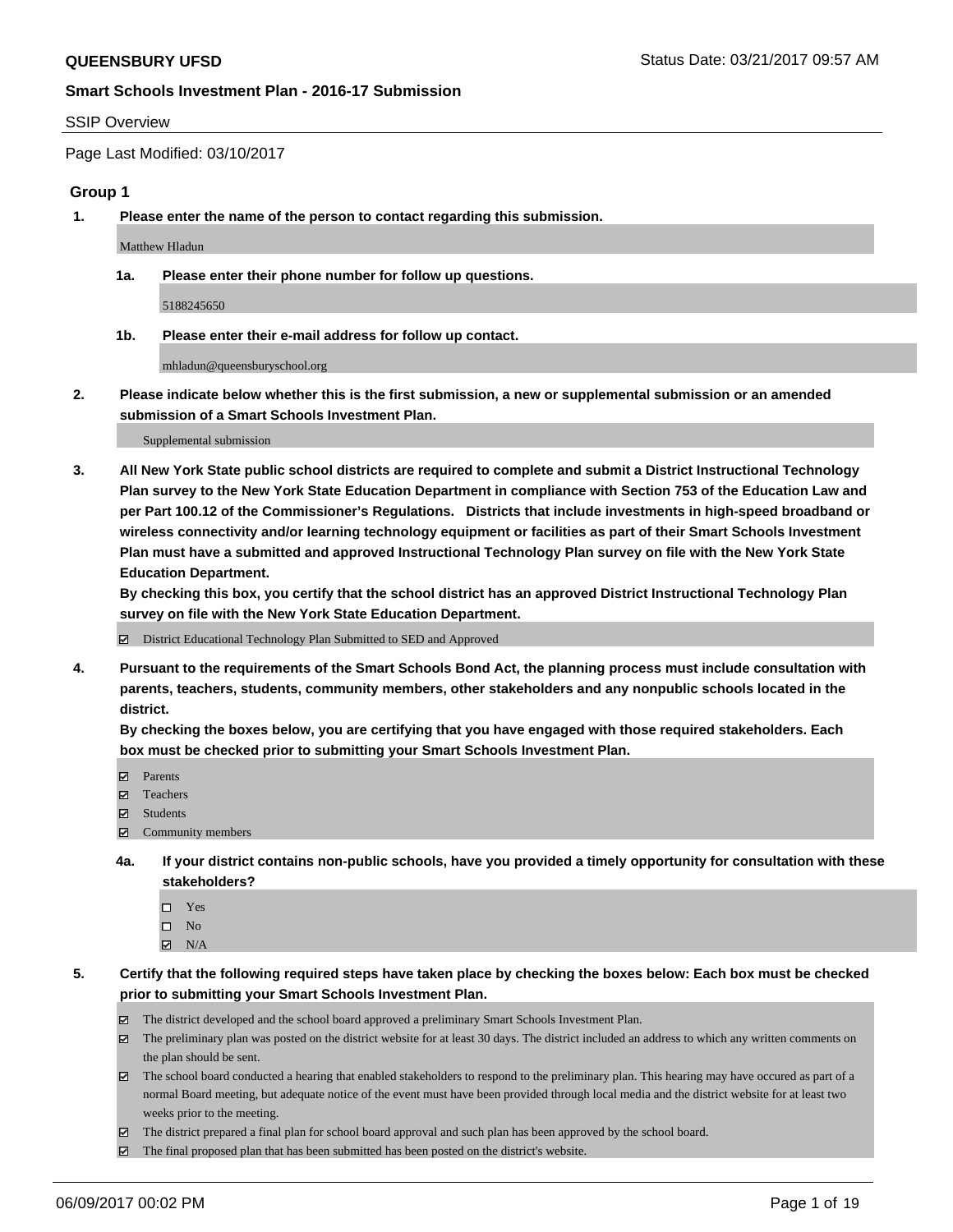#### SSIP Overview

Page Last Modified: 03/10/2017

**5a. Please upload the proposed Smart Schools Investment Plan (SSIP) that was posted on the district's website, along with any supporting materials. Note that this should be different than your recently submitted Educational Technology Survey. The Final SSIP, as approved by the School Board, should also be posted on the website and remain there during the course of the projects contained therein.**

Smart Schools Presentation.pdf

**5b. Enter the webpage address where the final Smart Schools Investment Plan is posted. The Plan should remain posted for the life of the included projects.**

http://www.queensburyschool.org/Page/1222

**6. Please enter an estimate of the total number of students and staff that will benefit from this Smart Schools Investment Plan based on the cumulative projects submitted to date.**

4,000

**7. An LEA/School District may partner with one or more other LEA/School Districts to form a consortium to pool Smart Schools Bond Act funds for a project that meets all other Smart School Bond Act requirements. Each school district participating in the consortium will need to file an approved Smart Schools Investment Plan for the project and submit a signed Memorandum of Understanding that sets forth the details of the consortium including the roles of each respective district.**

 $\Box$  The district plans to participate in a consortium to partner with other school district(s) to implement a Smart Schools project.

**8. Please enter the name and 6-digit SED Code for each LEA/School District participating in the Consortium.**

| <b>Partner LEA/District</b> | <b>ISED BEDS Code</b> |
|-----------------------------|-----------------------|
| (No Response)               | (No Response)         |

**9. Please upload a signed Memorandum of Understanding with all of the participating Consortium partners.**

(No Response)

**10. Your district's Smart Schools Bond Act Allocation is:**

\$1,921,304

**11. Enter the budget sub-allocations by category that you are submitting for approval at this time. If you are not budgeting SSBA funds for a category, please enter 0 (zero.) If the value entered is \$0, you will not be required to complete that survey question.**

|                                       | Sub-        |
|---------------------------------------|-------------|
|                                       | Allocations |
| <b>School Connectivity</b>            | 0           |
| Connectivity Projects for Communities | 0           |
| <b>Classroom Technology</b>           | 173,250     |
| Pre-Kindergarten Classrooms           | 0           |
| Replace Transportable Classrooms      | 0           |
| <b>High-Tech Security Features</b>    | 0           |
| Totals:                               | 173,250     |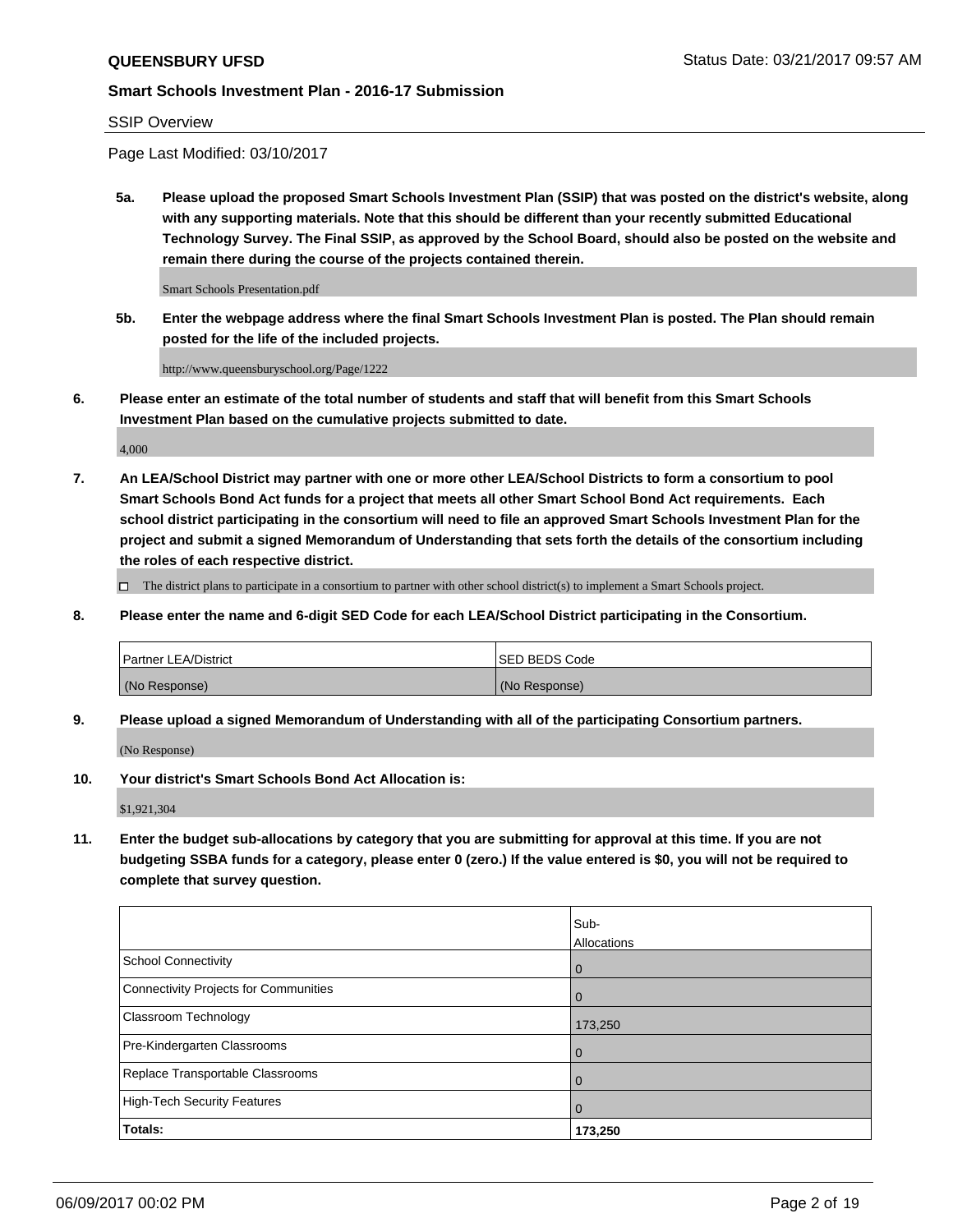#### School Connectivity

Page Last Modified: 03/03/2017

## **Group 1**

- **1. In order for students and faculty to receive the maximum benefit from the technology made available under the Smart Schools Bond Act, their school buildings must possess sufficient connectivity infrastructure to ensure that devices can be used during the school day. Smart Schools Investment Plans must demonstrate that:**
	- **sufficient infrastructure that meets the Federal Communications Commission's 100 Mbps per 1,000 students standard currently exists in the buildings where new devices will be deployed, or**
	- **is a planned use of a portion of Smart Schools Bond Act funds, or**
	- **is under development through another funding source.**

**Smart Schools Bond Act funds used for technology infrastructure or classroom technology investments must increase the number of school buildings that meet or exceed the minimum speed standard of 100 Mbps per 1,000 students and staff within 12 months. This standard may be met on either a contracted 24/7 firm service or a "burstable" capability. If the standard is met under the burstable criteria, it must be:**

**1. Specifically codified in a service contract with a provider, and**

**2. Guaranteed to be available to all students and devices as needed, particularly during periods of high demand, such as computer-based testing (CBT) periods.**

**Please describe how your district already meets or is planning to meet this standard within 12 months of plan submission.**

(No Response)

- **1a. If a district believes that it will be impossible to meet this standard within 12 months, it may apply for a waiver of this requirement, as described on the Smart Schools website. The waiver must be filed and approved by SED prior to submitting this survey.**
	- By checking this box, you are certifying that the school district has an approved waiver of this requirement on file with the New York State Education Department.

#### **2. Connectivity Speed Calculator (Required)**

|                         | l Number of<br><b>Students</b> | Multiply by<br>100 Kbps | Divide by 1000   Current Speed<br>to Convert to<br>Required<br>l Speed in Mb | in Mb            | Expected<br>Speed to be<br>Attained Within Required<br>12 Months | <b>Expected Date</b><br>When<br>Speed Will be<br><b>Met</b> |
|-------------------------|--------------------------------|-------------------------|------------------------------------------------------------------------------|------------------|------------------------------------------------------------------|-------------------------------------------------------------|
| <b>Calculated Speed</b> | (No<br>Response)               | (No Response)           | (No<br>Response)                                                             | (No<br>Response) | (No<br>Response)                                                 | l (No<br>Response)                                          |

## **3. Describe how you intend to use Smart Schools Bond Act funds for high-speed broadband and/or wireless connectivity projects in school buildings.**

(No Response)

**4. Describe the linkage between the district's District Instructional Technology Plan and the proposed projects. (There should be a link between your response to this question and your response to Question 1 in Part E. Curriculum and Instruction "What are the district's plans to use digital connectivity and technology to improve teaching and learning?)**

(No Response)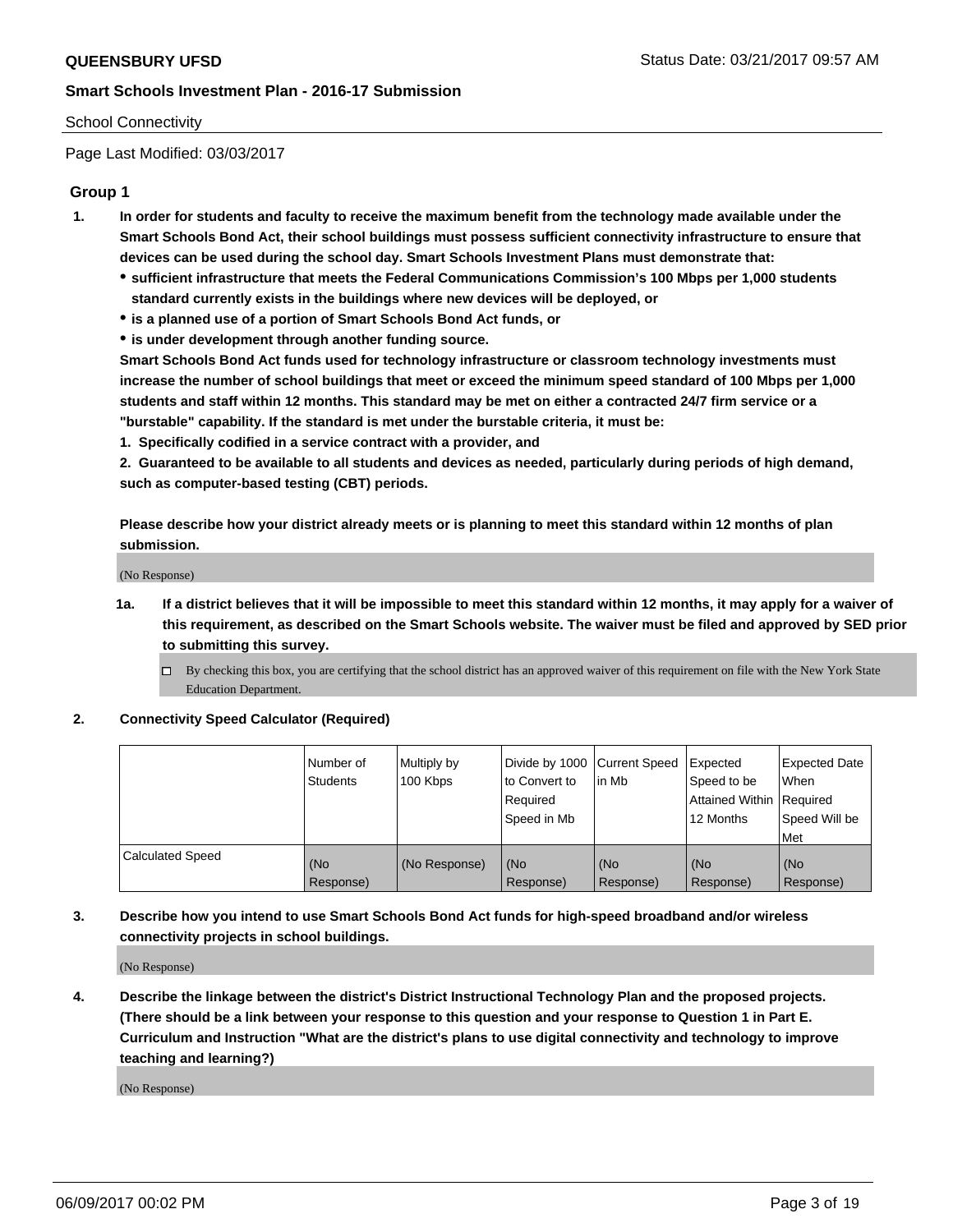#### School Connectivity

Page Last Modified: 03/03/2017

**5. If the district wishes to have students and staff access the Internet from wireless devices within the school building, or in close proximity to it, it must first ensure that it has a robust Wi-Fi network in place that has sufficient bandwidth to meet user demand.**

**Please describe how you have quantified this demand and how you plan to meet this demand.**

(No Response)

**6. As indicated on Page 5 of the guidance, the Office of Facilities Planning will have to conduct a preliminary review of all capital projects, including connectivity projects.**

**Please indicate on a separate row each project number given to you by the Office of Facilities Planning.**

| Project Number |  |
|----------------|--|
|                |  |
| (No Response)  |  |

**7. Certain high-tech security and connectivity infrastructure projects may be eligible for an expedited review process as determined by the Office of Facilities Planning.**

**Was your project deemed eligible for streamlined review?**

(No Response)

**8. Include the name and license number of the architect or engineer of record.**

| Name          | License Number |
|---------------|----------------|
| (No Response) | (No Response)  |

**9. If you are submitting an allocation for School Connectivity complete this table.**

**Note that the calculated Total at the bottom of the table must equal the Total allocation for this category that you entered in the SSIP Overview overall budget.** 

|                                            | Sub-              |
|--------------------------------------------|-------------------|
|                                            | <b>Allocation</b> |
| Network/Access Costs                       | (No Response)     |
| <b>Outside Plant Costs</b>                 | (No Response)     |
| School Internal Connections and Components | (No Response)     |
| Professional Services                      | (No Response)     |
| Testing                                    | (No Response)     |
| <b>Other Upfront Costs</b>                 | (No Response)     |
| <b>Other Costs</b>                         | (No Response)     |
| Totals:                                    | 0                 |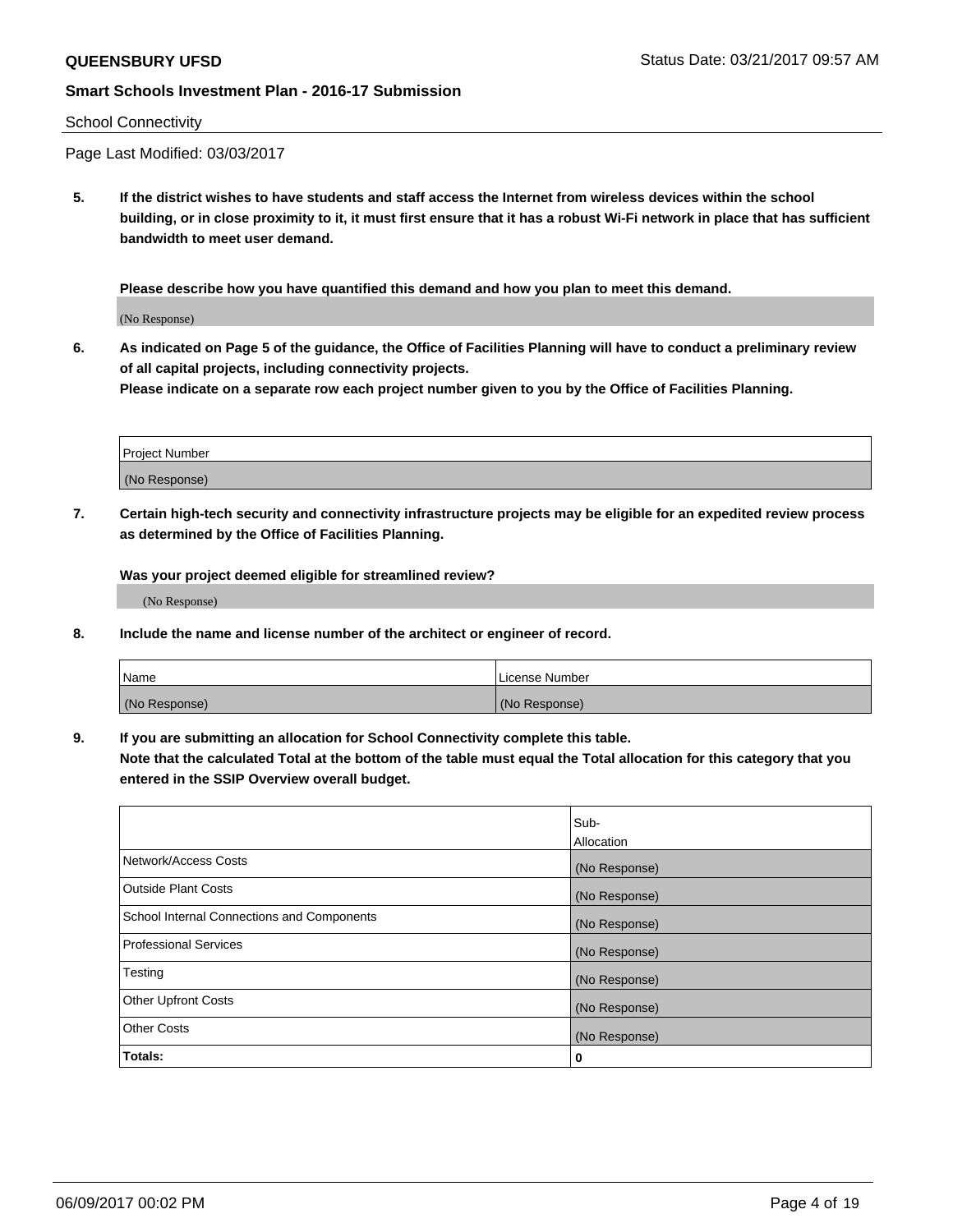## School Connectivity

Page Last Modified: 03/03/2017

**10. Please detail the type, quantity, per unit cost and total cost of the eligible items under each sub-category. This is especially important for any expenditures listed under the "Other" category. All expenditures must be eligible for tax-exempt financing to be reimbursed through the SSBA. Sufficient detail must be provided so that we can verify this is the case. If you have any questions, please contact us directly through smartschools@nysed.gov. NOTE: Wireless Access Points should be included in this category, not under Classroom Educational Technology, except those that will be loaned/purchased for nonpublic schools.**

| Select the allowable expenditure | Item to be purchased | Quantity      | Cost per Item | Total Cost    |
|----------------------------------|----------------------|---------------|---------------|---------------|
| type.                            |                      |               |               |               |
| Repeat to add another item under |                      |               |               |               |
| each type.                       |                      |               |               |               |
| (No Response)                    | (No Response)        | (No Response) | (No Response) | (No Response) |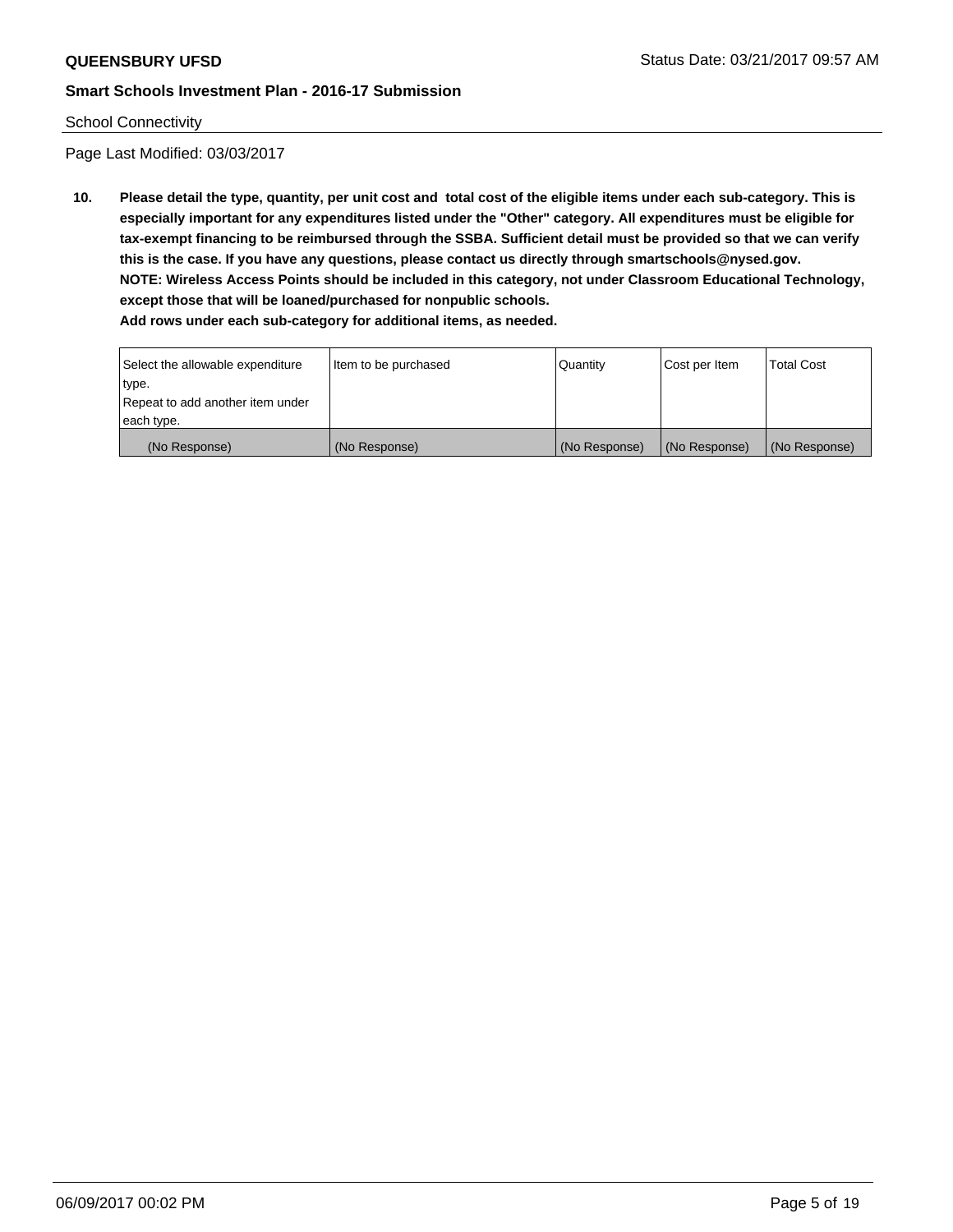Community Connectivity (Broadband and Wireless)

Page Last Modified: 03/03/2017

## **Group 1**

**1. Describe how you intend to use Smart Schools Bond Act funds for high-speed broadband and/or wireless connectivity projects in the community.**

(No Response)

**2. Please describe how the proposed project(s) will promote student achievement and increase student and/or staff access to the Internet in a manner that enhances student learning and/or instruction outside of the school day and/or school building.**

(No Response)

**3. Community connectivity projects must comply with all the necessary local building codes and regulations (building and related permits are not required prior to plan submission).**

 $\Box$  I certify that we will comply with all the necessary local building codes and regulations.

**4. Please describe the physical location of the proposed investment.**

(No Response)

**5. Please provide the initial list of partners participating in the Community Connectivity Broadband Project, along with their Federal Tax Identification (Employer Identification) number.**

| <b>Project Partners</b> | Federal ID#     |
|-------------------------|-----------------|
| (No Response)           | l (No Response) |

**6. If you are submitting an allocation for Community Connectivity, complete this table. Note that the calculated Total at the bottom of the table must equal the Total allocation for this category that you entered in the SSIP Overview overall budget.**

|                                    | Sub-Allocation |
|------------------------------------|----------------|
| Network/Access Costs               | (No Response)  |
| Outside Plant Costs                | (No Response)  |
| <b>Tower Costs</b>                 | (No Response)  |
| <b>Customer Premises Equipment</b> | (No Response)  |
| <b>Professional Services</b>       | (No Response)  |
| Testing                            | (No Response)  |
| <b>Other Upfront Costs</b>         | (No Response)  |
| <b>Other Costs</b>                 | (No Response)  |
| Totals:                            | 0              |

**7. Please detail the type, quantity, per unit cost and total cost of the eligible items under each sub-category. This is especially important for any expenditures listed under the "Other" category. All expenditures must be capital-bond eligible to be reimbursed through the SSBA. If you have any questions, please contact us directly through smartschools@nysed.gov.**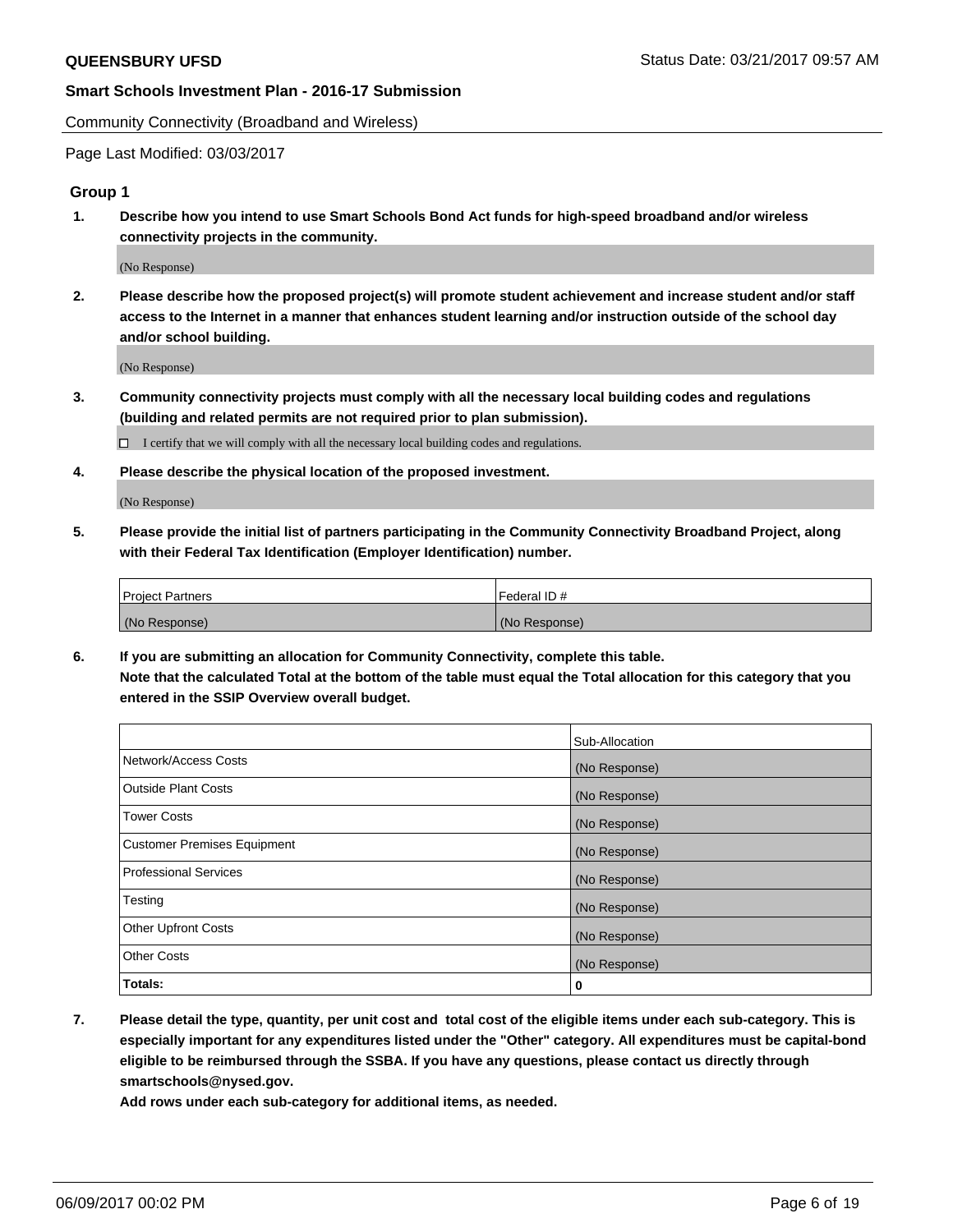Community Connectivity (Broadband and Wireless)

| Select the allowable expenditure<br>type.<br>Repeat to add another item under | Item to be purchased | Quantity      | Cost per Item | <b>Total Cost</b> |
|-------------------------------------------------------------------------------|----------------------|---------------|---------------|-------------------|
| each type.                                                                    |                      |               |               |                   |
| (No Response)                                                                 | (No Response)        | (No Response) | (No Response) | (No Response)     |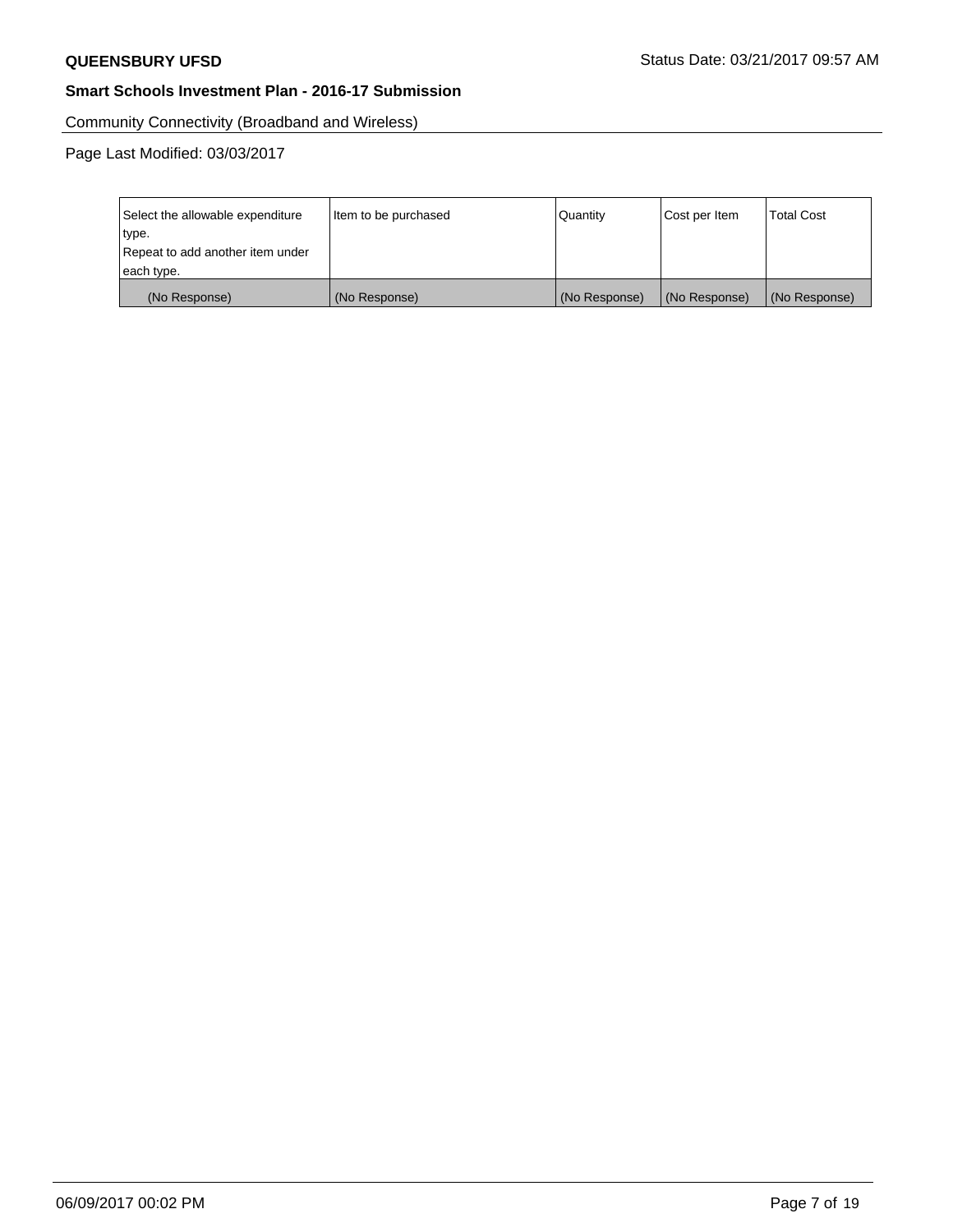#### Classroom Learning Technology

Page Last Modified: 03/10/2017

## **Questions**

**1. In order for students and faculty to receive the maximum benefit from the technology made available under the Smart Schools Bond Act, their school buildings must possess sufficient connectivity infrastructure to ensure that devices can be used during the school day. Smart Schools Investment Plans must demonstrate that sufficient infrastructure that meets the Federal Communications Commission's 100 Mbps per 1,000 students standard currently exists in the buildings where new devices will be deployed, or is a planned use of a portion of Smart Schools Bond Act funds, or is under development through another funding source.**

**Smart Schools Bond Act funds used for technology infrastructure or classroom technology investments must increase the number of school buildings that meet or exceed the minimum speed standard of 100 Mbps per 1,000 students and staff within 12 months. This standard may be met on either a contracted 24/7 firm service or a "burstable" capability. If the standard is met under the burstable criteria, it must be:**

- **1. Specifically codified in a service contract with a provider, and**
- **2. Guaranteed to be available to all students and devices as needed, particularly during periods of high demand, such as computer-based testing (CBT) periods.**

**Please describe how your district already meets or is planning to meet this standard within 12 months of plan submission.**

Our district has a 350MB connection for internet speed. This surpasses the 100Mbps per 1,000 students standard set by the FCC. Additionally, we will be upgrading our wireless infrastructure this summer to provide a dedicated wireless access point for every classroom in our district to accomodate bandwidth during high-demand times like computer-based testing.

- **1a. If a district believes that it will be impossible to meet this standard within 12 months, it may apply for a waiver of this requirement, as described on the Smart Schools website. The waiver must be filed and approved by SED prior to submitting this survey.**
	- $\Box$  By checking this box, you are certifying that the school district has an approved waiver of this requirement on file with the New York State Education Department.

**2. Connectivity Speed Calculator (Required)**

|                         | l Number of<br><b>Students</b> | Multiply by<br>100 Kbps | Divide by 1000 Current Speed<br>to Convert to<br>Required<br>Speed in Mb | lin Mb | Expected<br>Speed to be<br>Attained Within Required<br>12 Months | Expected Date<br><b>When</b><br>Speed Will be<br>Met |
|-------------------------|--------------------------------|-------------------------|--------------------------------------------------------------------------|--------|------------------------------------------------------------------|------------------------------------------------------|
| <b>Calculated Speed</b> | 3,337                          | 333,700                 | 333.7                                                                    | 350    | 350                                                              | currently met                                        |

**3. If the district wishes to have students and staff access the Internet from wireless devices within the school building, or in close proximity to it, it must first ensure that it has a robust Wi-Fi network in place that has sufficient bandwidth to meet user demand.**

**Please describe how you have quantified this demand and how you plan to meet this demand.**

We currently have a district-wide wireless infrastructure in place that provides wireless access to all instructional spaces in our schools. This summer, we'll be upgrading our wireless infrastructure. We will be replacing all existing access points with new ones that meet the current 802.11ac wireless standard. Additionally, we will be adding additional access points to ensure that there is one access point in every classroom in our district.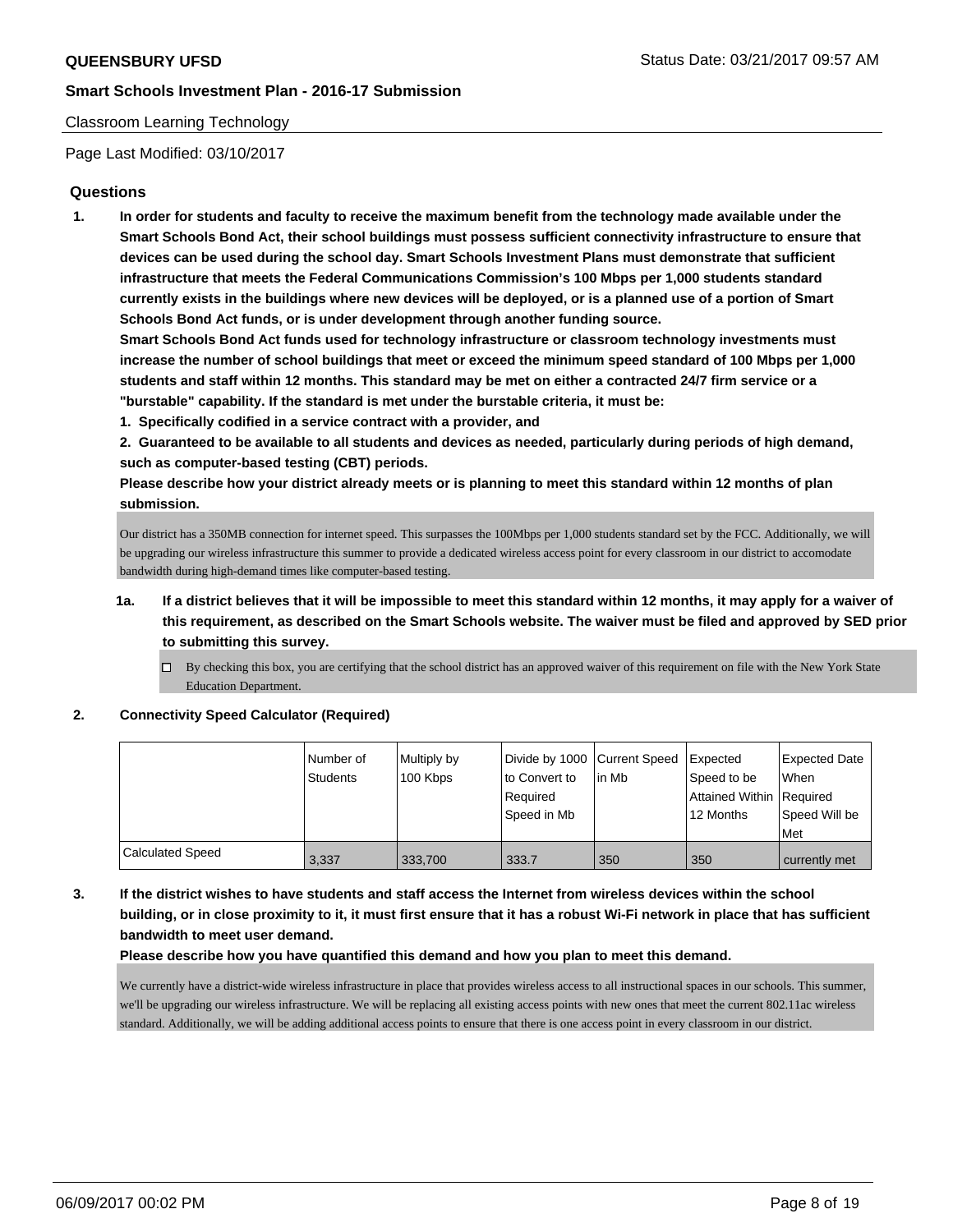#### Classroom Learning Technology

Page Last Modified: 03/10/2017

**4. All New York State public school districts are required to complete and submit an Instructional Technology Plan survey to the New York State Education Department in compliance with Section 753 of the Education Law and per Part 100.12 of the Commissioner's Regulations.**

**Districts that include educational technology purchases as part of their Smart Schools Investment Plan must have a submitted and approved Instructional Technology Plan survey on file with the New York State Education Department.**

- By checking this box, you are certifying that the school district has an approved Instructional Technology Plan survey on file with the New York State Education Department.
- **5. Describe the devices you intend to purchase and their compatibility with existing or planned platforms or systems. Specifically address the adequacy of each facility's electrical, HVAC and other infrastructure necessary to install and support the operation of the planned technology.**

We will be purchasing Chromebooks for all of our incoming 5th and 9th grade students to sustain a 1:1 environment that we started during this current school year. Our students received a new Chromebook in 5th and 9th grade and use that same Chromebook for four years. The newly-purchased Chromebooks will replace our oldest Chromebooks that are currently being used in 8th and 12th grade. Because the new Chromebooks will be replacing existing models, there is no need for additional electrical to support the devices. Current electrical supply is adequate to meet this need.

#### **6. Describe how the proposed technology purchases will:**

- **> enhance differentiated instruction;**
- **> expand student learning inside and outside the classroom;**
- **> benefit students with disabilities and English language learners; and**
- **> contribute to the reduction of other learning gaps that have been identified within the district.**

**The expectation is that districts will place a priority on addressing the needs of students who struggle to succeed in a rigorous curriculum. Responses in this section should specifically address this concern and align with the district's Instructional Technology Plan (in particular Question 2 of E. Curriculum and Instruction: "Does the district's instructional technology plan address the needs of students with disabilities to ensure equitable access to instruction, materials and assessments?" and Question 3 of the same section: "Does the district's instructional technology plan address the provision of assistive technology specifically for students with disabilities to ensure access to and participation in the general curriculum?"**

The technology purchased for our students (Chromebooks) will continue to support all students. We believe that putting technology into the hands of students with needs can often level the playing field by providing them with adaptive solutions to classroom curriculum. By already using technology like this in other buildings, we have seen how teachers can more easily differentiate their lessons using technology to allow our students with needs to be more successful in a traditional classroom environment.

We must look for ways to integrate technology at a deeper level moving beyond just using it to replace a traditional activity once done on paper with pencil. Instead technology gives us access to a much bigger classroom with the ability to reach out to experts outside the walls of our schools, the ability to create multimedia worlds that demonstrate creativity and understanding, the ability to share work and receive feedback with someone beyond the teacher. We can modify and redefine our traditional classroom tasks and in doing so, open doors to easy pathways to creativity, critical thinking, communication and collaboration.

To support our SWD and ELL population district-wide, we are providing Chromebooks to all identified students. These students will be able to use the Chromebooks to modify and adapt instruction. For example, we have students using Capti in our MS inclusion classroom to allow them to listen to a wide collection of books made available through Bookshare. They can also utilize speech-to-text features built into the app. In our ELL classrooms, students are using Google Translate on their Chromebooks to access and translate websites from English to their native language.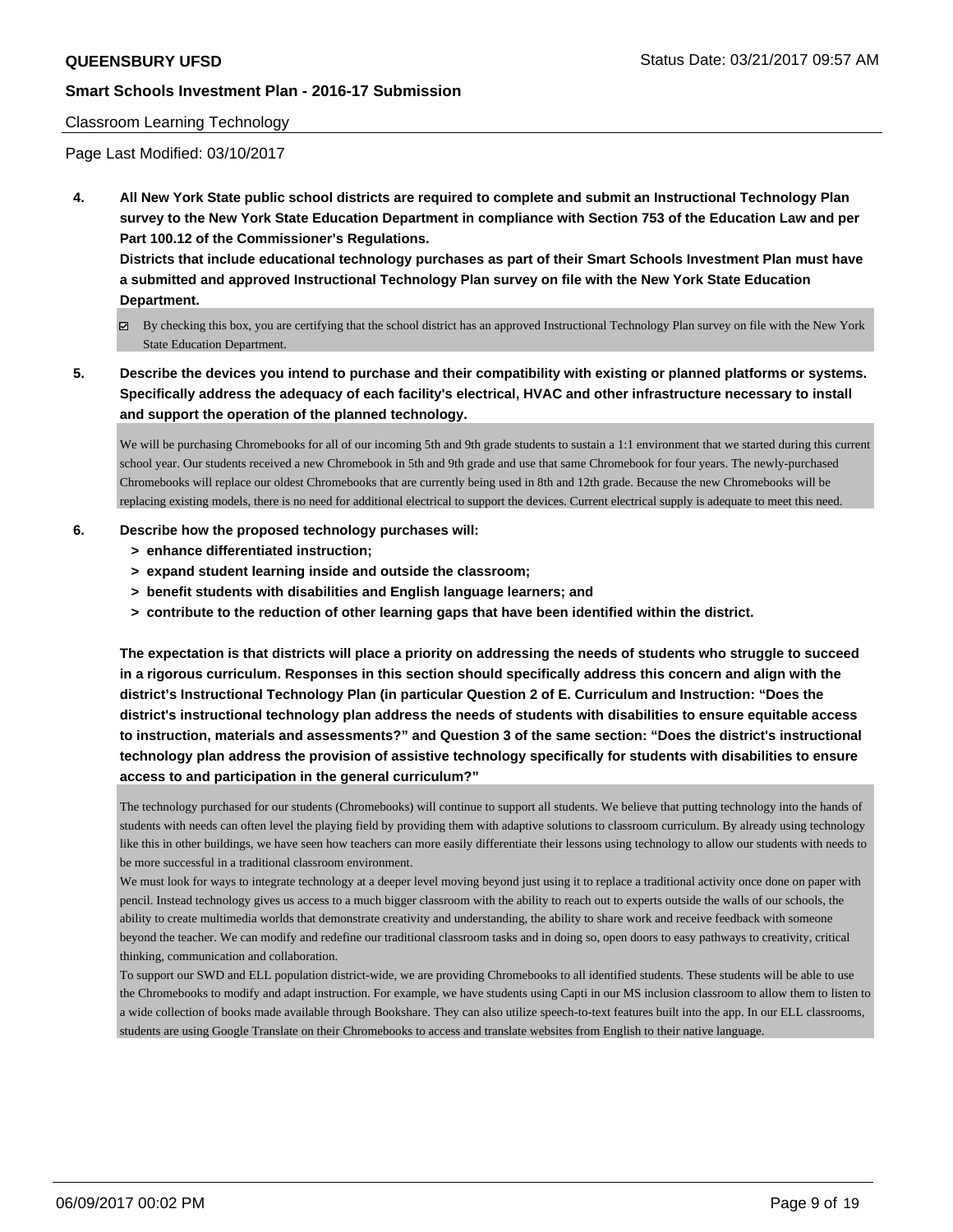#### Classroom Learning Technology

Page Last Modified: 03/10/2017

**7. Where appropriate, describe how the proposed technology purchases will enhance ongoing communication with parents and other stakeholders and help the district facilitate technology-based regional partnerships, including distance learning and other efforts.**

There is no question that allowing students greater access to technology will open up opportunities for communication outside the wall of our classroom. Because we have already started implementing this technology, we have begun to see the impact that this has had. Our teachers are using tools like Google Classroom, Remind, and Google Sites as ways to increase their communication between teacher and parents. By allowing students to bring home these devices, we can now better ensure that our students will have access to the tools and resources that are being used in the Classroom at home, giving the parent the ability to see and review what the child is doing in school.

We've also started to see classes use tools like Google Hangouts and Communities to establish connections with other partners outside of the school. In our high school Innovations room, students are developing their own "passion projects" and using Google Hangouts to connect with experts in the field they are researching.

**8. Describe the district's plan to provide professional development to ensure that administrators, teachers and staff can employ the technology purchased to enhance instruction successfully.**

**Note: This response should be aligned and expanded upon in accordance with your district's response to Question 1 of F. Professional Development of your Instructional Technology Plan: "Please provide a summary of professional development offered to teachers and staff, for the time period covered by this plan, to support technology to enhance teaching and learning. Please include topics, audience and method of delivery within your summary."**

Professional development has always been a critical component of our success with technology implementation at Queensbury. We have spent a considerable amount of time supporting our staff in their successful use of technology offering well over 150 in-district technology workshops over the past four years. In addition, we have offered a full-day technology conference for our staff the last two years.

This year, every K-12 teacher in our district is expected to take two days out of the classroom to develop technology-rich activities that they can integrate into their instruction during the next school year. These teachers work in small curriculum-groups with a technology integration specialist to, first, gain a better understand of the new ISTE NET-S for Students and the SAMR model. The then begin to analyze the current technology uses in their classroom to find potential gaps with the ISTE standards. Finally, they spend time developing new activities, lesson, and projects that better utilize the 1:1 technology that is now available. Additionally, during these two days, they have an opportunity to visit other colleagues and observe various ways technology is being used in the classroom.

- PD topics for the year will include:
- Tools to support Digital Age Learning Skills (Creativity, Collaboration, Communication, and Critical Thinking) including:
- Google Apps for Education
- Media Production Tools (WeVideo, StoryboardThat, PowToon)
- Publishing/Organization Tools (SeeSaw, Lucidchart, Padlet, Evernote, Lucidpress)
- Formative Assessment Tools (i.e. Gradecam, Castle Learning, Pear Deck, Socrative, Kahoot)
- Data analysis tools (i.e. Tableau, Page)
- Flipped and Blended learning
- Virtual Reality in the classroom
- **9. Districts must contact the SUNY/CUNY teacher preparation program that supplies the largest number of the district's new teachers to request advice on innovative uses and best practices at the intersection of pedagogy and educational technology.**

 $\boxtimes$  By checking this box, you certify that you have contacted the SUNY/CUNY teacher preparation program that supplies the largest number of your new teachers to request advice on these issues.

#### **9a. Please enter the name of the SUNY or CUNY Institution that you contacted.**

SUNY Plattsburgh

## **9b. Enter the primary Institution phone number.**

518-792-5425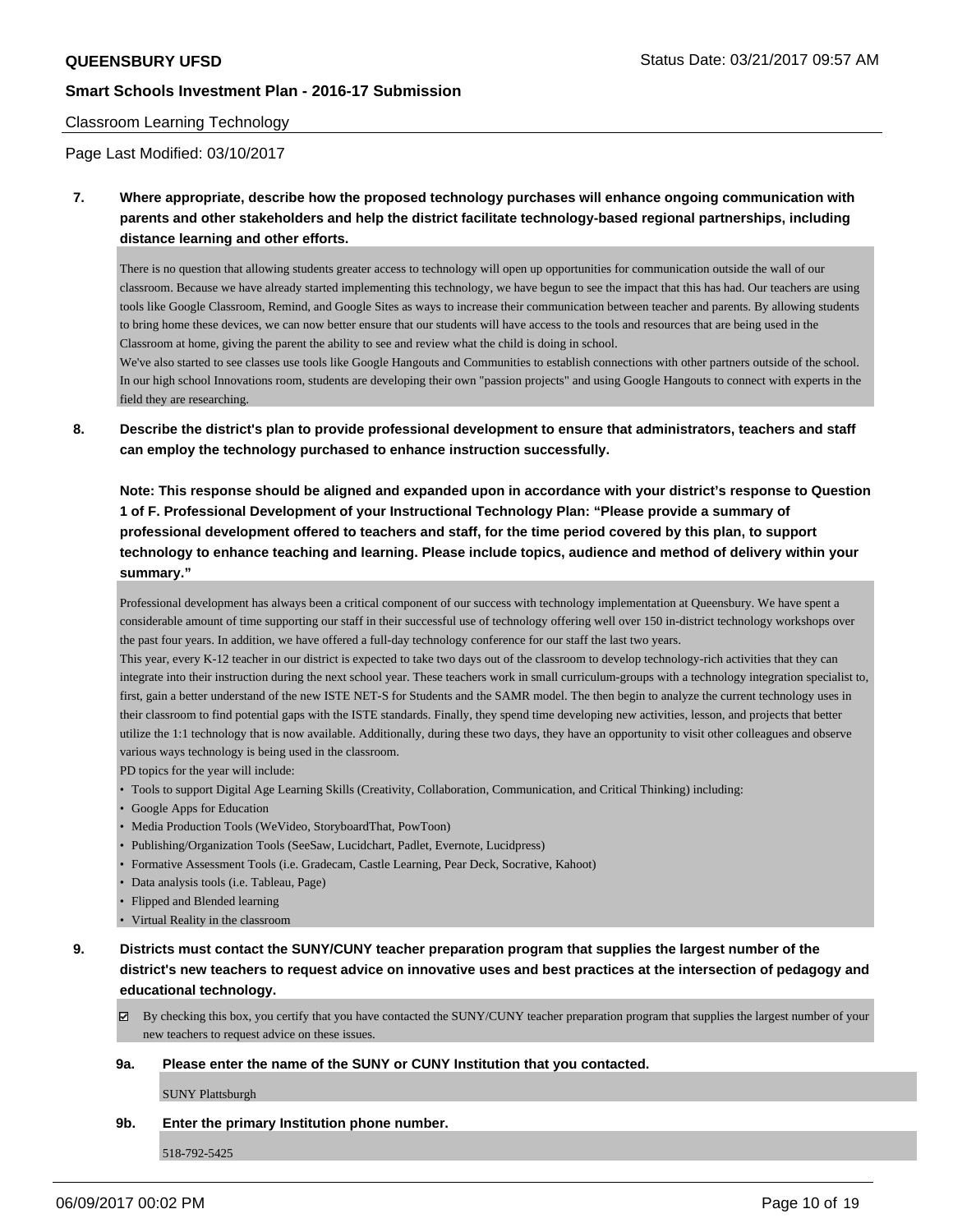Classroom Learning Technology

Page Last Modified: 03/10/2017

**9c. Enter the name of the contact person with whom you consulted and/or will be collaborating with on innovative uses of technology and best practices.**

David Ashdown

**10. A district whose Smart Schools Investment Plan proposes the purchase of technology devices and other hardware must account for nonpublic schools in the district.**

**Are there nonpublic schools within your school district?**

Yes

 $\boxtimes$  No

**11. Nonpublic Classroom Technology Loan Calculator**

**The Smart Schools Bond Act provides that any Classroom Learning Technology purchases made using Smart Schools funds shall be lent, upon request, to nonpublic schools in the district. However, no school district shall be required to loan technology in amounts greater than the total obtained and spent on technology pursuant to the Smart Schools Bond Act and the value of such loan may not exceed the total of \$250 multiplied by the nonpublic school enrollment in the base year at the time of enactment.**

**See:**

**http://www.p12.nysed.gov/mgtserv/smart\_schools/docs/Smart\_Schools\_Bond\_Act\_Guidance\_04.27.15\_Final.pdf.**

|                                       | 1. Classroom   | 2. Public  | 3. Nonpublic | l 4. Sum of | l 5. Total Per | l 6. Total                                                                                    |
|---------------------------------------|----------------|------------|--------------|-------------|----------------|-----------------------------------------------------------------------------------------------|
|                                       | Technology     | Enrollment | Enrollment   | Public and  | Pupil Sub-     | Nonpublic Loan                                                                                |
|                                       | Sub-allocation | (2014-15)  | (2014-15)    | l Nonpublic | allocation     | Amount                                                                                        |
|                                       |                |            |              | Enrollment  |                |                                                                                               |
| Calculated Nonpublic Loan<br>  Amount |                |            |              |             |                | (No Response)   (No Response)   (No Response)   (No Response)   (No Response)   (No Response) |

**12. To ensure the sustainability of technology purchases made with Smart Schools funds, districts must demonstrate a long-term plan to maintain and replace technology purchases supported by Smart Schools Bond Act funds. This sustainability plan shall demonstrate a district's capacity to support recurring costs of use that are ineligible for Smart Schools Bond Act funding such as device maintenance, technical support, Internet and wireless fees, maintenance of hotspots, staff professional development, building maintenance and the replacement of incidental items. Further, such a sustainability plan shall include a long-term plan for the replacement of purchased devices and equipment at the end of their useful life with other funding sources.**

 $\boxtimes$  By checking this box, you certify that the district has a sustainability plan as described above.

**13. Districts must ensure that devices purchased with Smart Schools Bond funds will be distributed, prepared for use, maintained and supported appropriately. Districts must maintain detailed device inventories in accordance with generally accepted accounting principles.**

By checking this box, you certify that the district has a distribution and inventory management plan and system in place.

**14. If you are submitting an allocation for Classroom Learning Technology complete this table. Note that the calculated Total at the bottom of the table must equal the Total allocation for this category that you entered in the SSIP Overview overall budget.**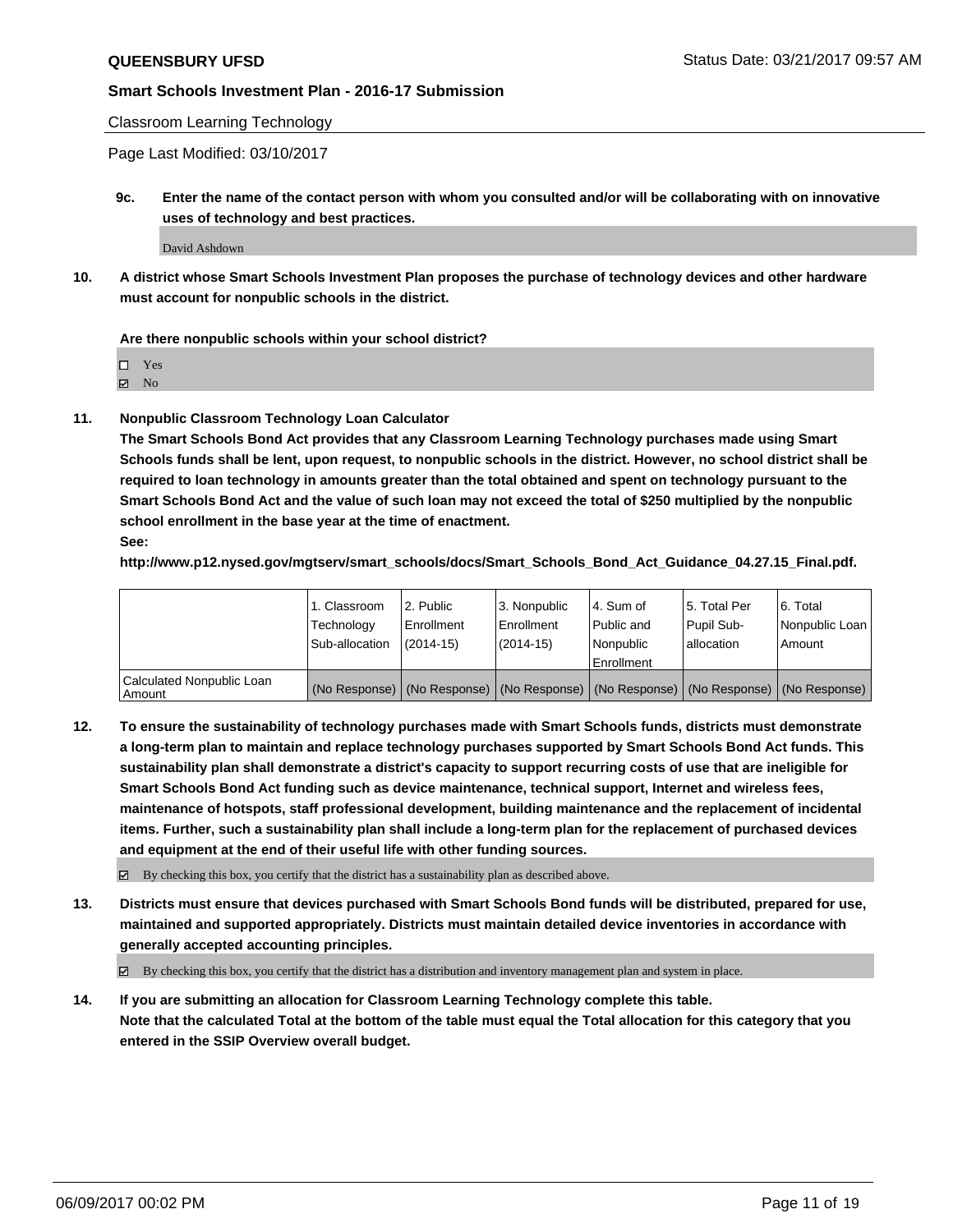#### Classroom Learning Technology

Page Last Modified: 03/10/2017

|                          | Sub-Allocation |
|--------------------------|----------------|
| Interactive Whiteboards  | (No Response)  |
| Computer Servers         | (No Response)  |
| <b>Desktop Computers</b> | (No Response)  |
| <b>Laptop Computers</b>  | 173,250        |
| <b>Tablet Computers</b>  | (No Response)  |
| <b>Other Costs</b>       | (No Response)  |
| Totals:                  | 173,250        |

**15. Please detail the type, quantity, per unit cost and total cost of the eligible items under each sub-category. This is especially important for any expenditures listed under the "Other" category. All expenditures must be capital-bond eligible to be reimbursed through the SSBA. If you have any questions, please contact us directly through smartschools@nysed.gov.**

**Please specify in the "Item to be Purchased" field which specific expenditures and items are planned to meet the district's nonpublic loan requirement, if applicable.**

**NOTE: Wireless Access Points that will be loaned/purchased for nonpublic schools should ONLY be included in this category, not under School Connectivity, where public school districts would list them.**

| Select the allowable expenditure | Item to be Purchased | <b>Quantity</b> | Cost per Item | Total Cost |
|----------------------------------|----------------------|-----------------|---------------|------------|
| type.                            |                      |                 |               |            |
| Repeat to add another item under |                      |                 |               |            |
| each type.                       |                      |                 |               |            |
| <b>Laptop Computers</b>          | Chromebooks          | 550             | 315           | 173,250    |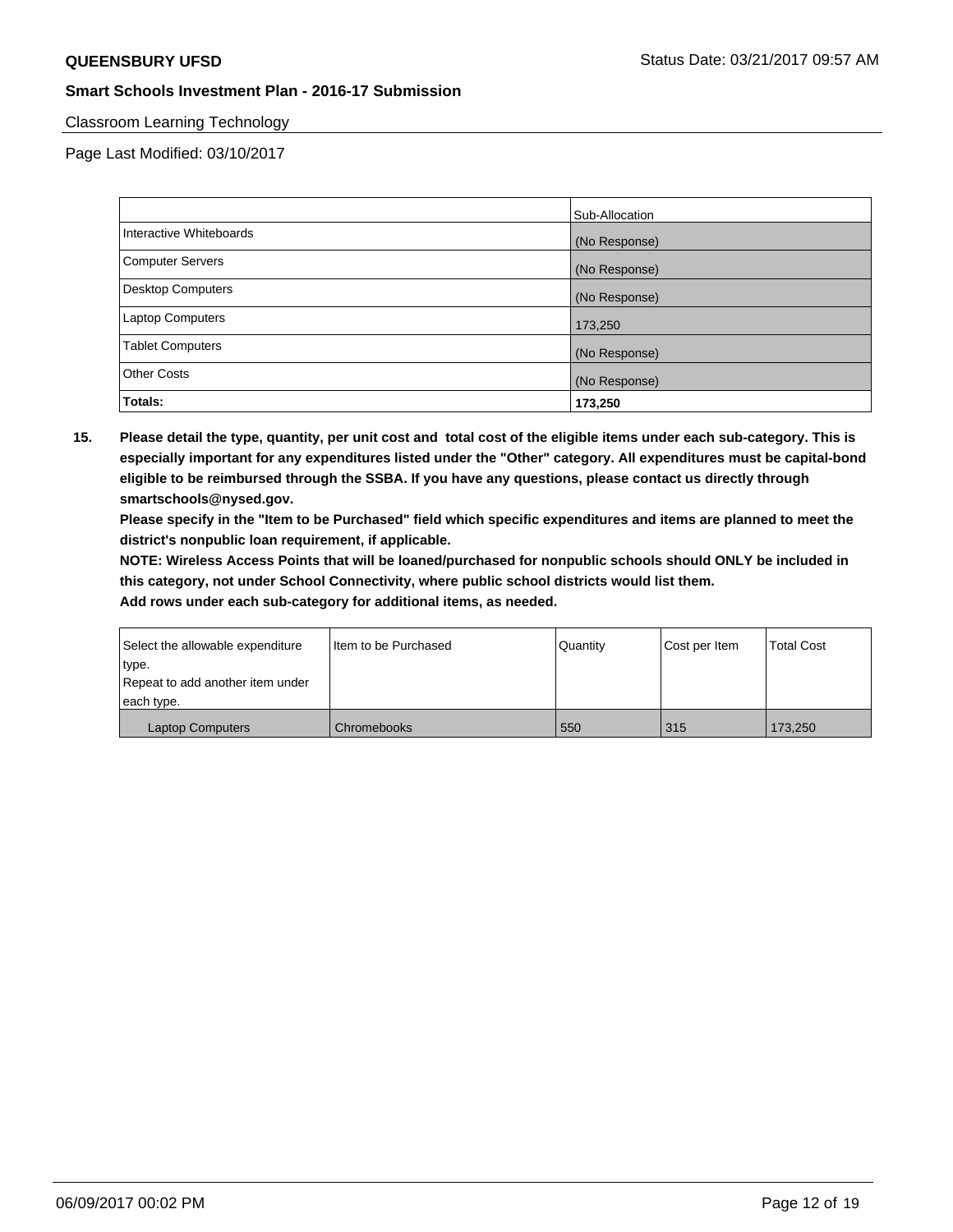#### Pre-Kindergarten Classrooms

Page Last Modified: 03/03/2017

#### **Group 1**

**1. Provide information regarding how and where the district is currently serving pre-kindergarten students and justify the need for additional space with enrollment projections over 3 years.**

(No Response)

- **2. Describe the district's plan to construct, enhance or modernize education facilities to accommodate prekindergarten programs. Such plans must include:**
	- **Specific descriptions of what the district intends to do to each space;**
	- **An affirmation that pre-kindergarten classrooms will contain a minimum of 900 square feet per classroom;**
	- **The number of classrooms involved;**
	- **The approximate construction costs per classroom; and**
	- **Confirmation that the space is district-owned or has a long-term lease that exceeds the probable useful life of the improvements.**

(No Response)

**3. Smart Schools Bond Act funds may only be used for capital construction costs. Describe the type and amount of additional funds that will be required to support ineligible ongoing costs (e.g. instruction, supplies) associated with any additional pre-kindergarten classrooms that the district plans to add.**

(No Response)

**4. All plans and specifications for the erection, repair, enlargement or remodeling of school buildings in any public school district in the State must be reviewed and approved by the Commissioner. Districts that plan capital projects using their Smart Schools Bond Act funds will undergo a Preliminary Review Process by the Office of Facilities Planning.**

**Please indicate on a separate row each project number given to you by the Office of Facilities Planning.**

| Project Number |  |
|----------------|--|
| (No Response)  |  |

**5. If you have made an allocation for Pre-Kindergarten Classrooms, complete this table. Note that the calculated Total at the bottom of the table must equal the Total allocation for this category that you entered in the SSIP Overview overall budget.**

| Totals:                                  | 0              |
|------------------------------------------|----------------|
| Other Costs                              | (No Response)  |
| Enhance/Modernize Educational Facilities | (No Response)  |
| Construct Pre-K Classrooms               | (No Response)  |
|                                          | Sub-Allocation |

**6. Please detail the type, quantity, per unit cost and total cost of the eligible items under each sub-category. This is especially important for any expenditures listed under the "Other" category. All expenditures must be capital-bond eligible to be reimbursed through the SSBA. If you have any questions, please contact us directly through smartschools@nysed.gov.**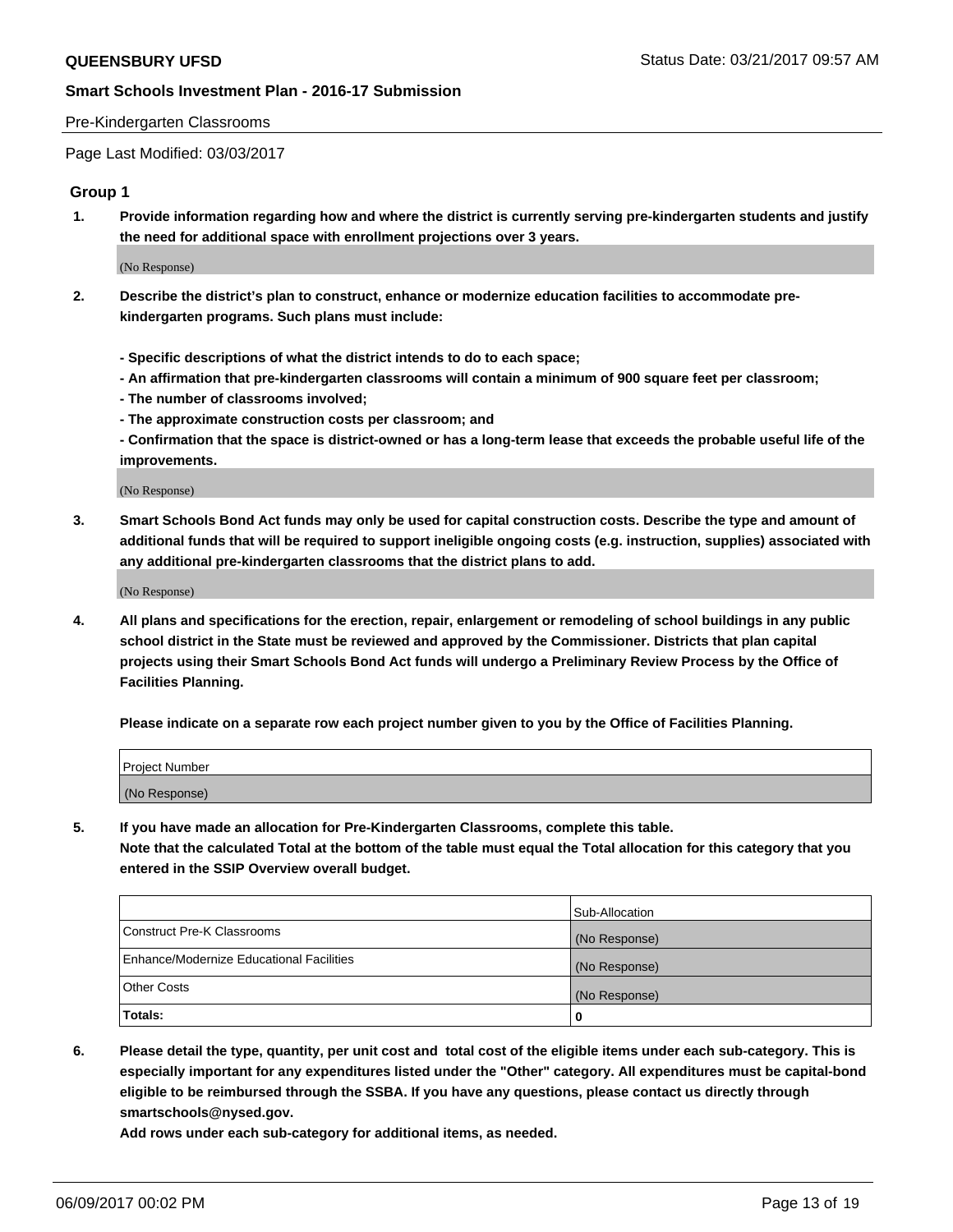# Pre-Kindergarten Classrooms

| Select the allowable expenditure | Item to be purchased | Quantity      | Cost per Item | <b>Total Cost</b> |
|----------------------------------|----------------------|---------------|---------------|-------------------|
| type.                            |                      |               |               |                   |
| Repeat to add another item under |                      |               |               |                   |
| each type.                       |                      |               |               |                   |
| (No Response)                    | (No Response)        | (No Response) | (No Response) | (No Response)     |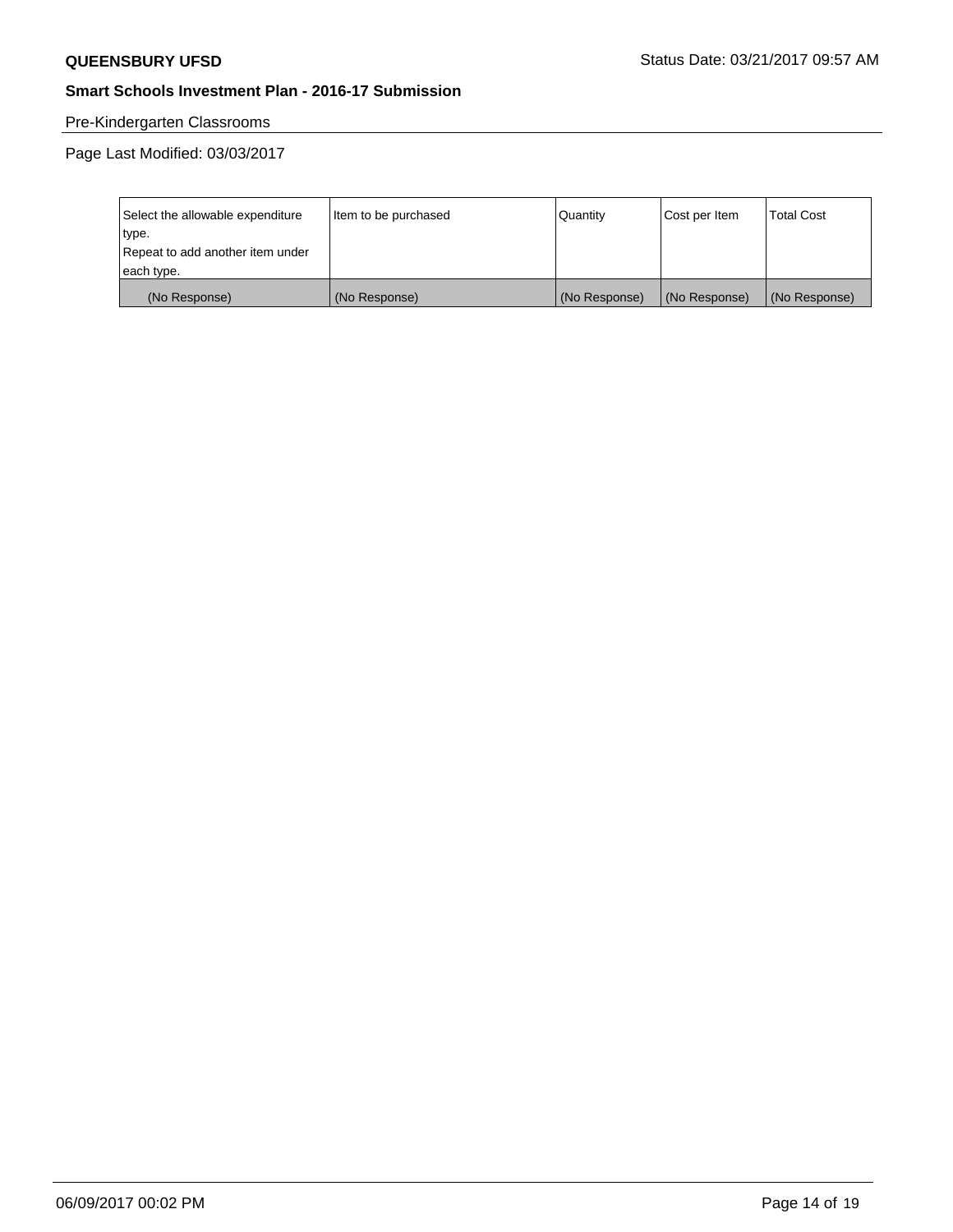Replace Transportable Classrooms

Page Last Modified: 03/03/2017

## **Group 1**

**1. Describe the district's plan to construct, enhance or modernize education facilities to provide high-quality instructional space by replacing transportable classrooms.**

(No Response)

**2. All plans and specifications for the erection, repair, enlargement or remodeling of school buildings in any public school district in the State must be reviewed and approved by the Commissioner. Districts that plan capital projects using their Smart Schools Bond Act funds will undergo a Preliminary Review Process by the Office of Facilities Planning.**

**Please indicate on a separate row each project number given to you by the Office of Facilities Planning.**

| Project Number |  |
|----------------|--|
| (No Response)  |  |

**3. For large projects that seek to blend Smart Schools Bond Act dollars with other funds, please note that Smart Schools Bond Act funds can be allocated on a pro rata basis depending on the number of new classrooms built that directly replace transportable classroom units.**

**If a district seeks to blend Smart Schools Bond Act dollars with other funds describe below what other funds are being used and what portion of the money will be Smart Schools Bond Act funds.**

(No Response)

**4. If you have made an allocation for Replace Transportable Classrooms, complete this table. Note that the calculated Total at the bottom of the table must equal the Total allocation for this category that you entered in the SSIP Overview overall budget.**

|                                                | Sub-Allocation |
|------------------------------------------------|----------------|
| Construct New Instructional Space              | (No Response)  |
| Enhance/Modernize Existing Instructional Space | (No Response)  |
| Other Costs                                    | (No Response)  |
| Totals:                                        | 0              |

**5. Please detail the type, quantity, per unit cost and total cost of the eligible items under each sub-category. This is especially important for any expenditures listed under the "Other" category. All expenditures must be capital-bond eligible to be reimbursed through the SSBA. If you have any questions, please contact us directly through smartschools@nysed.gov.**

| Select the allowable expenditure | Item to be purchased | Quantity      | Cost per Item | <b>Total Cost</b> |
|----------------------------------|----------------------|---------------|---------------|-------------------|
| type.                            |                      |               |               |                   |
| Repeat to add another item under |                      |               |               |                   |
| each type.                       |                      |               |               |                   |
| (No Response)                    | (No Response)        | (No Response) | (No Response) | (No Response)     |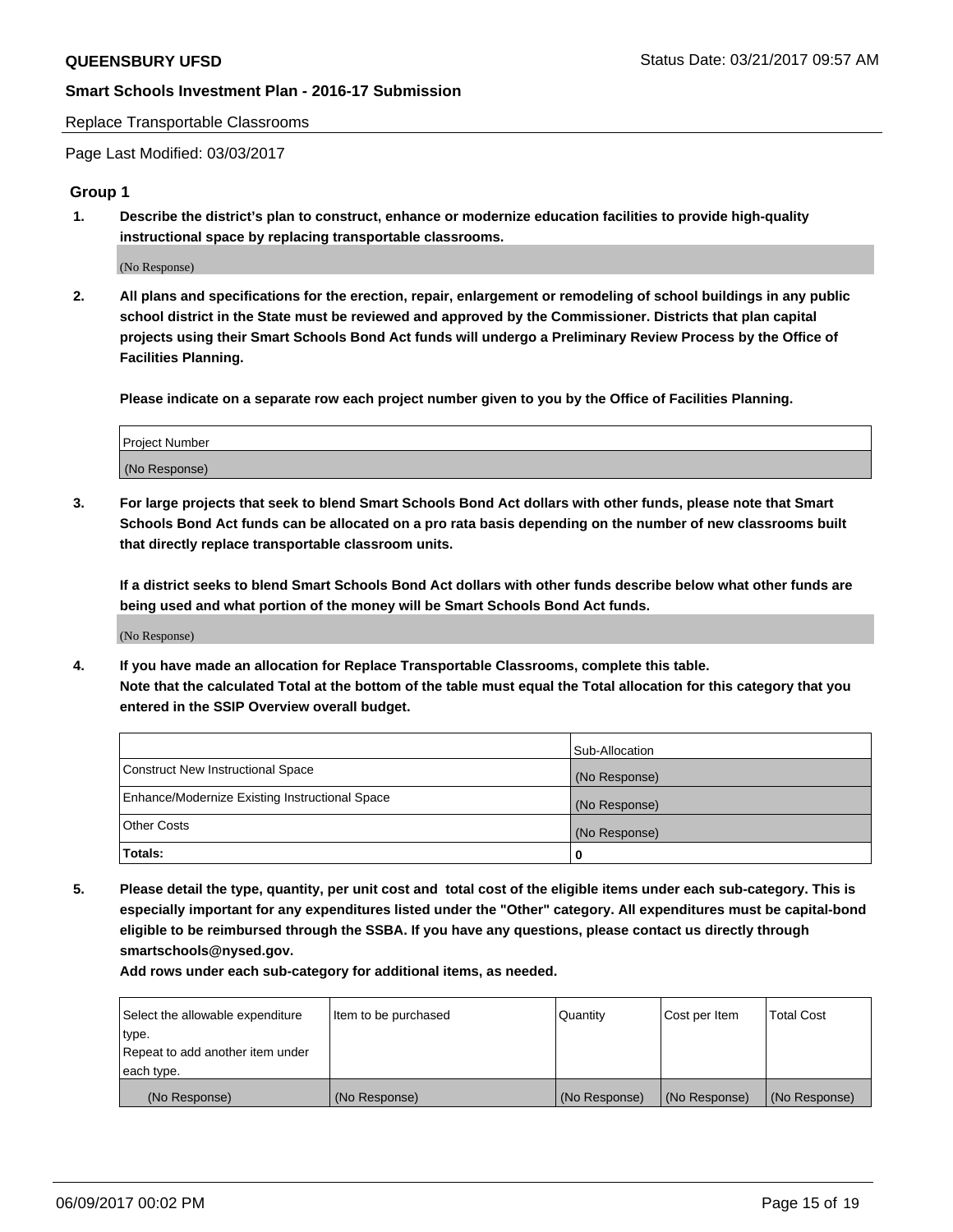#### High-Tech Security Features

Page Last Modified: 03/03/2017

#### **Group 1**

**1. Describe how you intend to use Smart Schools Bond Act funds to install high-tech security features in school buildings and on school campuses.**

(No Response)

**2. All plans and specifications for the erection, repair, enlargement or remodeling of school buildings in any public school district in the State must be reviewed and approved by the Commissioner. Districts that plan capital projects using their Smart Schools Bond Act funds will undergo a Preliminary Review Process by the Office of Facilities Planning.** 

**Please indicate on a separate row each project number given to you by the Office of Facilities Planning.**

| Project Number |  |
|----------------|--|
|                |  |
|                |  |
|                |  |
| (No Response)  |  |
|                |  |

- **3. Was your project deemed eligible for streamlined Review?**
	- Yes  $\hfill \square$  No
- **4. Include the name and license number of the architect or engineer of record.**

| <b>Name</b>   | License Number |
|---------------|----------------|
| (No Response) | (No Response)  |

**5. If you have made an allocation for High-Tech Security Features, complete this table. Note that the calculated Total at the bottom of the table must equal the Total allocation for this category that you entered in the SSIP Overview overall budget.**

|                                                      | Sub-Allocation |
|------------------------------------------------------|----------------|
| Capital-Intensive Security Project (Standard Review) | (No Response)  |
| Electronic Security System                           | (No Response)  |
| <b>Entry Control System</b>                          | (No Response)  |
| Approved Door Hardening Project                      | (No Response)  |
| <b>Other Costs</b>                                   | (No Response)  |
| Totals:                                              | 0              |

**6. Please detail the type, quantity, per unit cost and total cost of the eligible items under each sub-category. This is especially important for any expenditures listed under the "Other" category. All expenditures must be capital-bond eligible to be reimbursed through the SSBA. If you have any questions, please contact us directly through smartschools@nysed.gov.**

| (No Response)                    | (No Response)        | (No Response) | (No Response) | (No Response)     |
|----------------------------------|----------------------|---------------|---------------|-------------------|
| each type.                       |                      |               |               |                   |
| Repeat to add another item under |                      |               |               |                   |
| type.                            |                      |               |               |                   |
| Select the allowable expenditure | Item to be purchased | Quantity      | Cost per Item | <b>Total Cost</b> |
|                                  |                      |               |               |                   |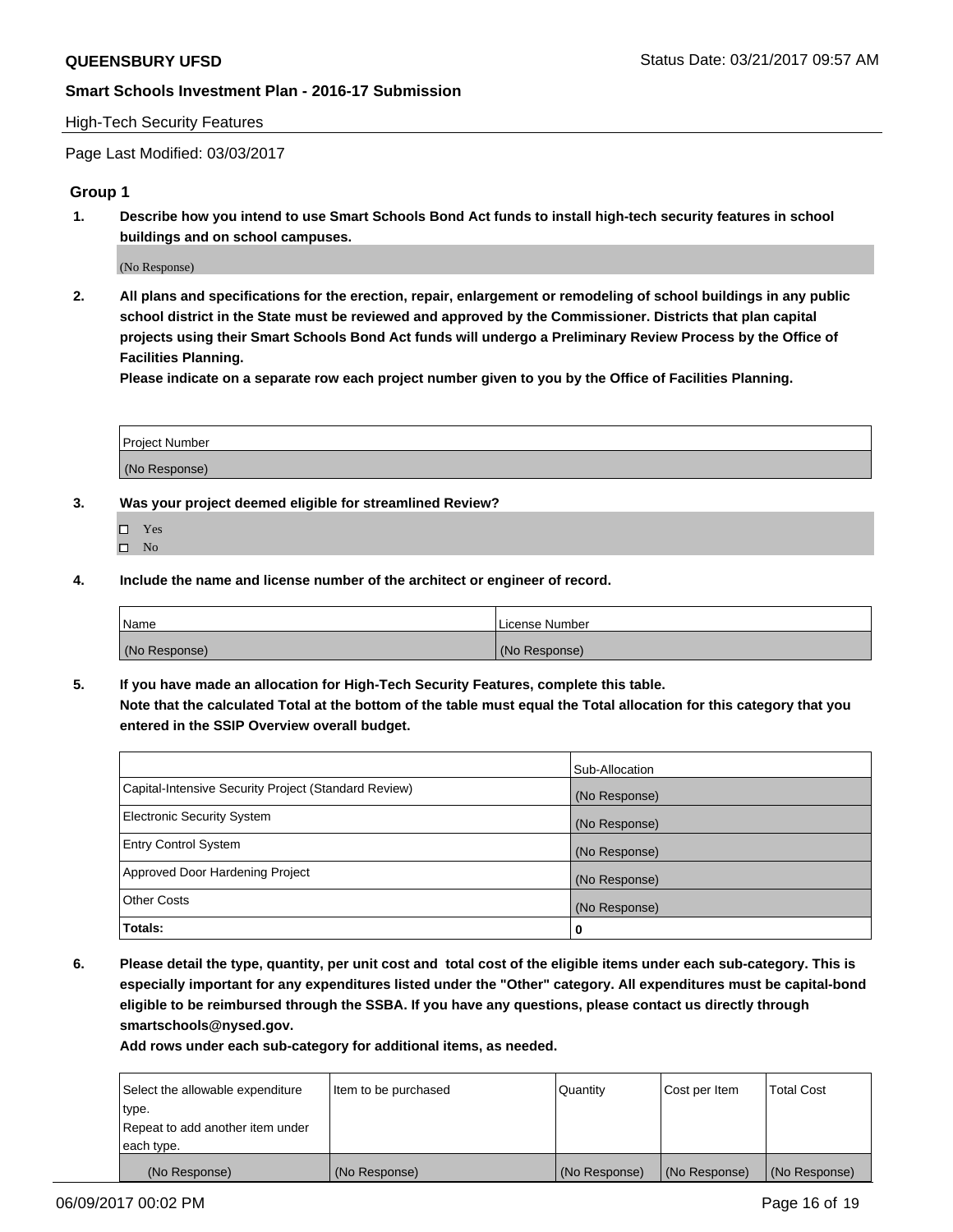# High-Tech Security Features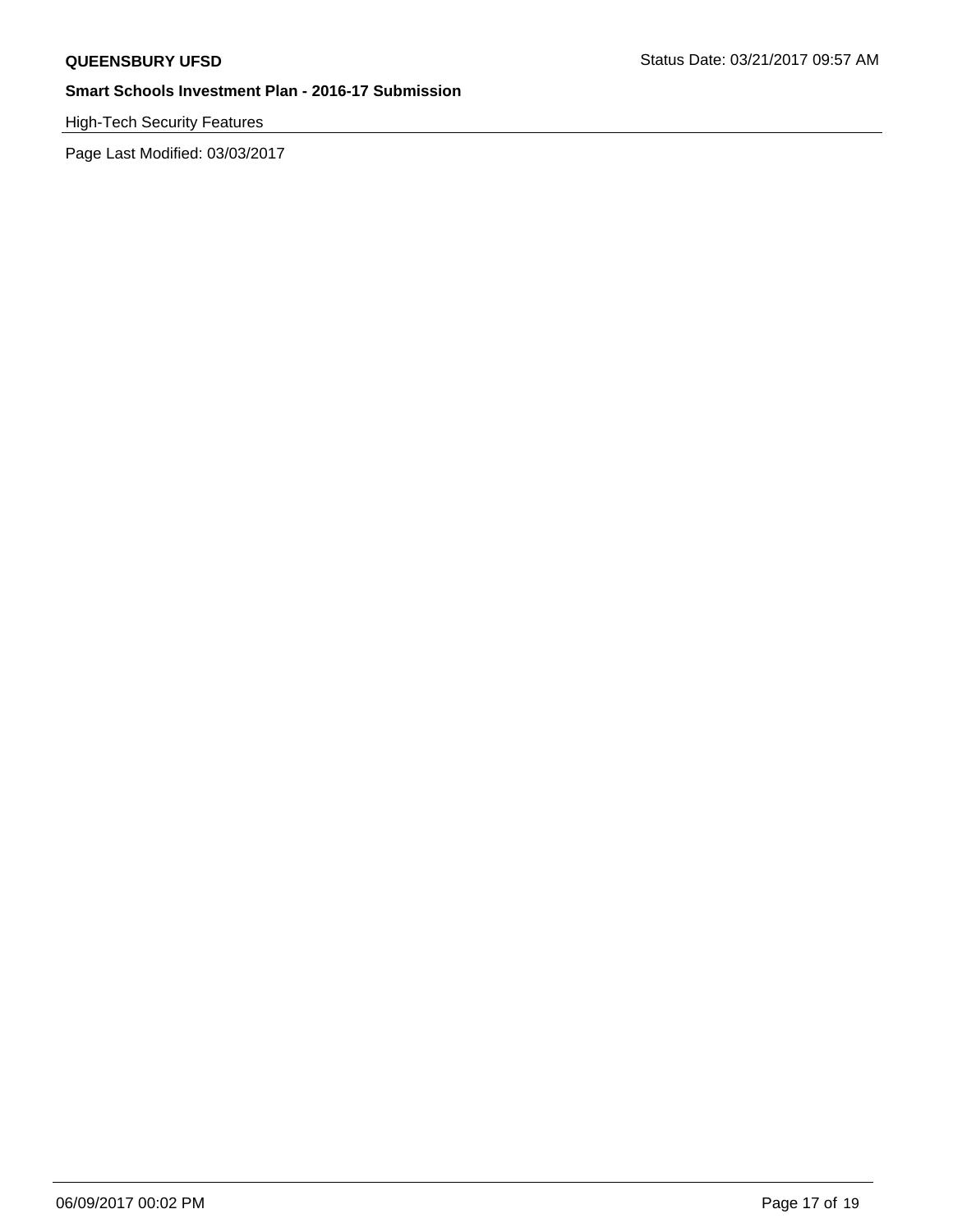Report